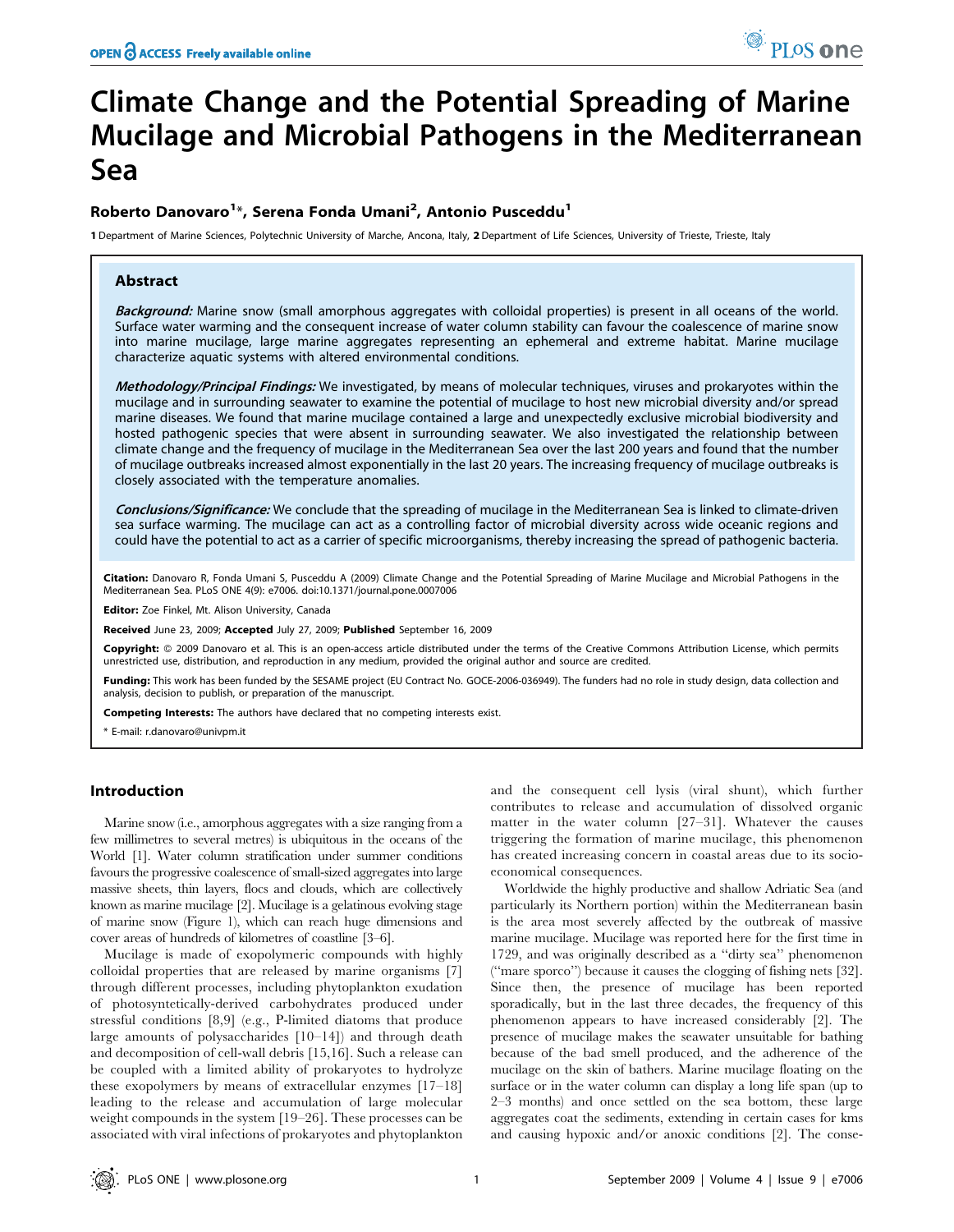

Figure 1. Mucilage and the "mare sporco" (dirty sea) phenomenon. Image of mucilage in surface off-shore waters (A) and in an advanced stage of coalescence, after sampling (B). doi:10.1371/journal.pone.0007006.g001

quent suffocation of benthic organisms (including bottomassociated nekton) [24] provokes serious economical damage to tourism and fisheries [33].

In the present study we hypothesized that: i) marine mucilage can represent a new, though ephemeral, substrate for microbial colonization, including pathogenic forms, ii) increasing frequency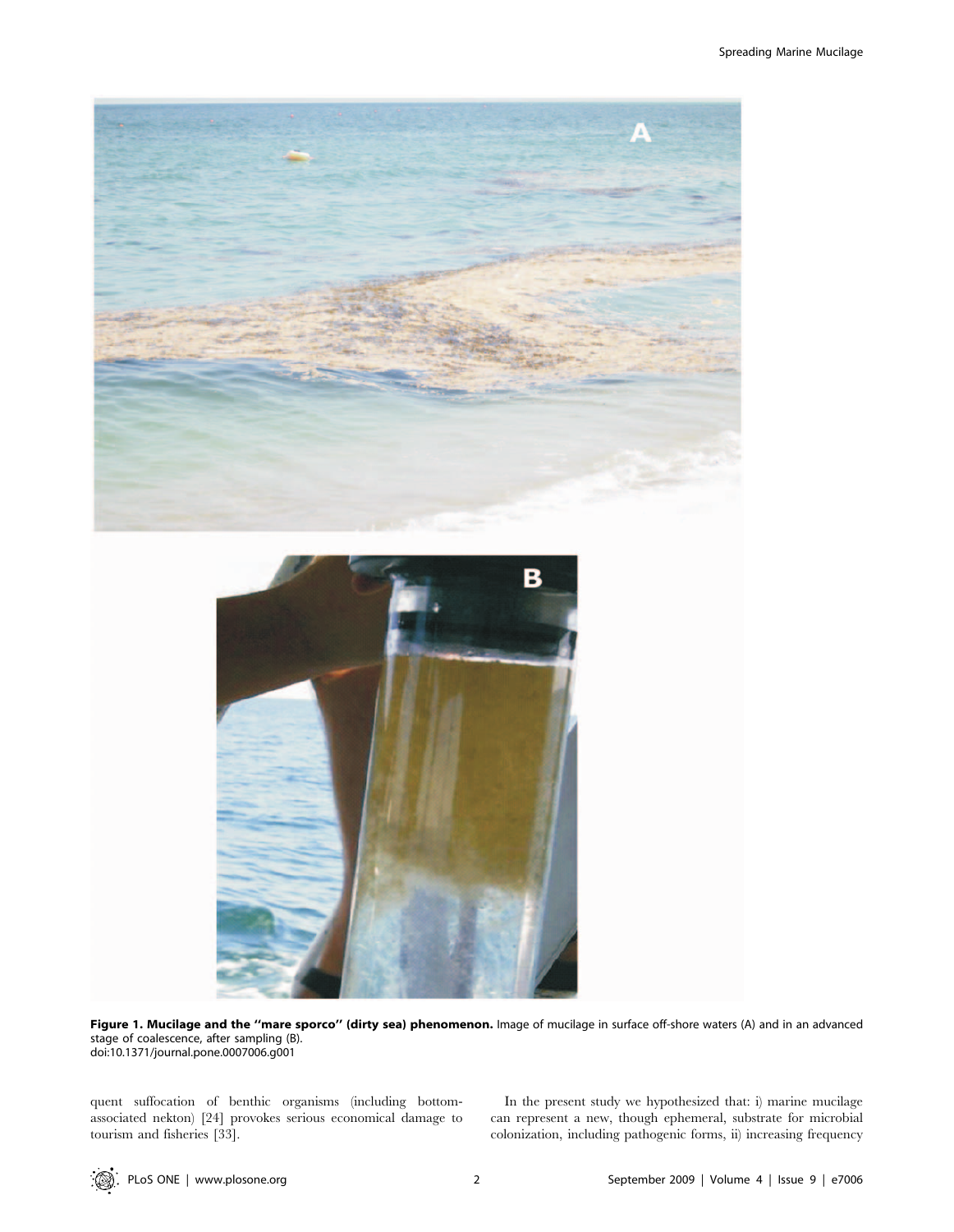of mucilage outbreaks in the Mediterranean Sea is linked to recent climate change and iii) increasing occurrence of marine mucilage can increase spreading of marine diseases.

# Results

#### Viruses and prokaryotes associated with marine mucilage

The microscopic analyses we conducted on samples of marine mucilage revealed the presence of huge prokaryotic and viral abundances (on average  $3.76 \pm 2.53$   $10^6$  cells and  $1.11 \pm 0.26$  $10^9$  viruses mL<sup>-1</sup>). Prokaryotic and viral abundances in mucilage were significantly higher (ANOVA P $\leq$ 0.001) than in surrounding seawater (Figure 2A). Molecular analyses demonstrated the presence of a huge bacterial diversity within the mucilage, with a number of ribotypes significantly higher (approximately double; ANOVA  $P<0.01$ ) than in surrounding seawater (Figure 2B and 2C). The number of bacterial taxa encountered in the mucilage matrix contributed for ca 68% to the total number of bacterial taxa identified. We found that more than 90% of the bacterial taxa encountered in the mucilage were not found in the surrounding seawater.

Molecular analyses based on fluorescent in situ hybridization revealed that mucilage contained a large number of pathogenic bacteria (Figure 2D). The abundance of coliforms per unit of volume in marine mucilage per unit of volume was four orders of magnitude higher than in surrounding seawater, and Vibrio spp. were significantly more abundant than in the water column  $(ANOVA, p<0.01)$ . The use of molecular fingerprinting techniques (ARISA) carried out both on mucilage and on the surrounding seawater provided evidence that mucilage aggregates not only entrap prokaryotes present in the water column, but also contain bacterial species (Escherichia coli and Vibrio harveyi), which were absent in surrounding seawater.

#### Frequency and distribution of mucilage outbreaks

Analysis of historical reports indicated that the frequency of the mucilage has increased almost exponentially in the last two decades in the Mediterranean Sea (Figure 3). Prior to 1920 mucilage events have been reported only in the Adriatic Sea. Since 1980 mucilage events were also reported from the Aegean, Northern and Tyrrhenian Seas. In the last 30 years the area with the highest number of mucilage outbreaks was the Adriatic Sea  $(n = 14)$  followed by the Tyrrhenian Sea  $(n = 11)$ , and the Aegean Sea  $(n=9)$ .

The analysis of temperature anomalies over the last 60 years revealed that these have remained constantly positive since 1977 with values ranging from 0.097 (1986) to 0.524 (1998). Mucilage occurrence displayed a significant relationship (Spearman Rank correlation  $r_s = 0.50$ , P<0.003; n = 34) with climate change (as temperature anomalies, annual average; www.cpc.noaa.gov) in the last 60 years.

# Discussion

# Mucilage as potential carriers of marine diseases

Mucilage is able to entrap high abundances of a wide range of organisms from small phytoplankton to large zooplankton, and is capable of scavenging plankton and detrital particles suspended in the water column [34,35]. Our results provide evidence that marine mucilage is also a major repository for prokaryotes and viruses, which displayed a concentration factor (as ratio between abundance in mucilage: abundance in seawater per unit of volume) ranging from  $10^3 - 10^4$ . No other organisms entrapped in the mucilage were as enriched. The huge abundance of

![](_page_2_Figure_12.jpeg)

Figure 2. Microbial abundance and diversity in marine mucilage and surrounding seawater. (A) viral and prokaryotic abundance; (B) bacterial diversity (as OTU, Operational Taxonomic Units); (C) electropherograms of DNA extracted from a mucilage sample and surrounding seawater; (D) number of pathogens. Panel B illustrates diversity of bacterial assemblage: species in common are represented using the same colour. In Panel C, each peak corresponds to an interval of  $\pm$ 2 base pairs, is assumed to represent a different OTU, and the height of the peak is assumed to represent the quantity of each single OTU.

doi:10.1371/journal.pone.0007006.g002

prokaryotes and viruses within the mucilage could be due to the ability of these large aggregates to entrap into free-living viruses and prokaryotes from the water column. In addition the mucilage represents a source of organic molecules potentially utilizable for sustain prokaryotic metabolism and growth. Typically viral and prokaryotic abundances in aquatic systems co-vary [23]. This also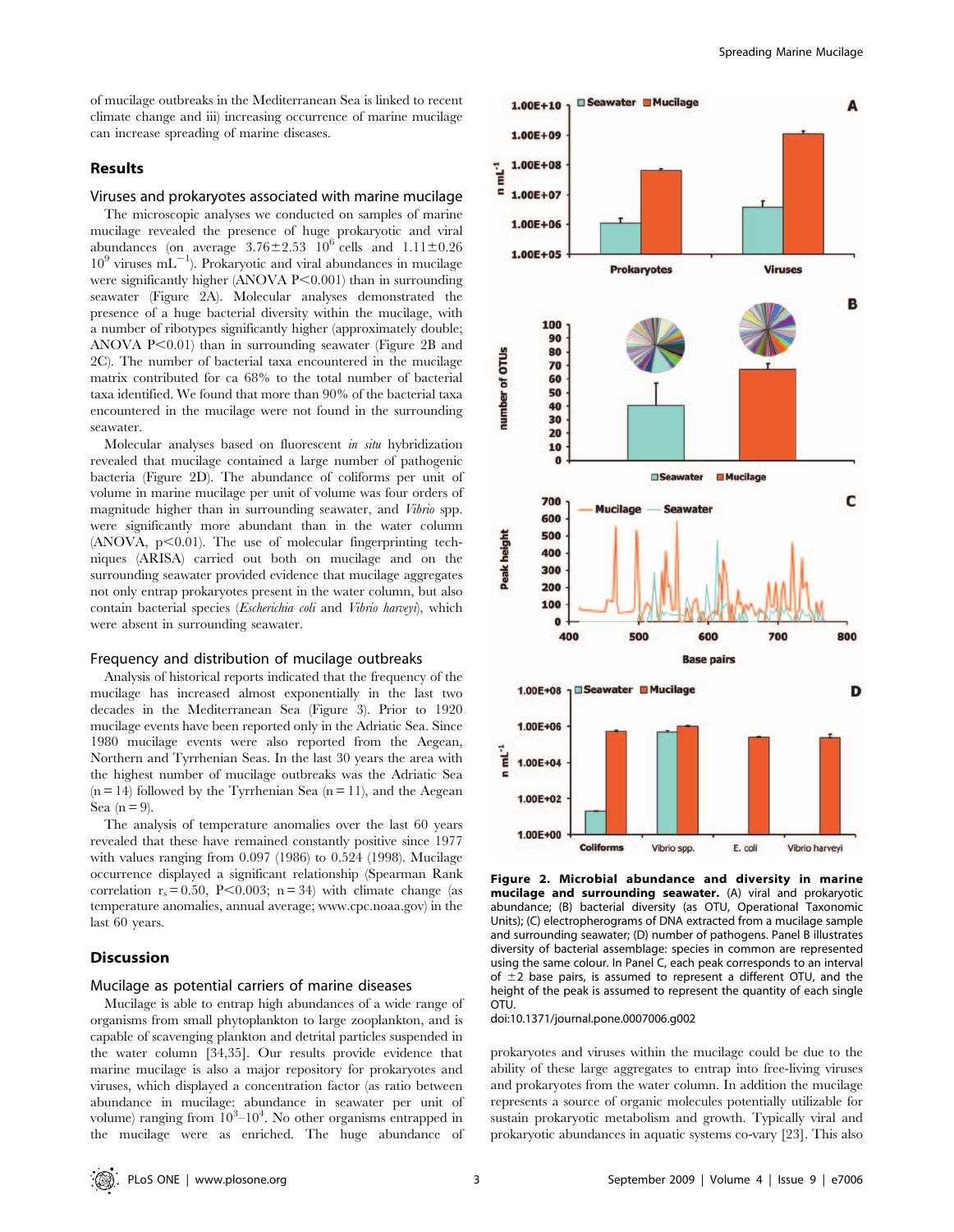![](_page_3_Figure_1.jpeg)

Figure 3. The areas in the Mediterranean Sea where the mucilage has been documented and the years of appearance. doi:10.1371/journal.pone.0007006.g003

occurred in marine mucilage where a significant correlation between prokaryote and viral abundance was observed (Spearman-rank correlation,  $r_s = 0.99$ ; p $\leq 0.001$ ). The values of the ratio of virus-to-prokaryotic abundance in the mucilage (always  $>17$ ) were significantly higher than values typically reported for seawater [36], suggesting that mucilage can be characterized by a strong viral shunt with a much higher probability of virus-host contact than in surrounding seawater [37]. Similar values have been recently reported for deep-benthic marine systems, where a viral shunt proved to be extremely important [38]. The high viral abundance can influence prokaryotic dynamics by killing the prokaryotes and causing the release of particulate and dissolved organic material, which can then contribute to the renewal and persistence of the mucilage [23].

The use of fingerprinting techniques indicated that marine mucilage is also a hot spot of bacterial diversity. The number of ribotypes in the mucilage was on average ca 65% higher than in the surrounding seawater. Since mucilage can remain suspended in the seawater for months, it is possible that several prokaryotic species are released in areas far from their origin during dispersal of mucilage by currents.

Most known diseases affecting both marine invertebrate and vertebrates, such as those referred to as yellow blotch, dark spots, and the so-called rapid tissue necrosis, are only described for their symptoms and have not been characterized by their aetiology or pathogenesis [39]. Detailed microbiological investigations of marine pathogens have been hampered previously by the difficulties in cultivating them. Only recently has the development of molecular methodologies allowed progress [40]. In the present study, the use of molecular techniques such as the fluorescence in situ hybridization (FISH) revealed the presence of a conspicuous number of pathogenic bacteria (e.g., Vibrio harveyi) in the mucilage, but not in surrounding seawater, which have the potential to infect a wide range of organisms [41].

FISH analyses revealed also the presence of very high abundances of total Coliforms and E. coli, which are common indicators for the potential presence of pathogens. The presence of these bacteria in the aggregates suggests that mucilage could have potentially negative consequences on human health. The abundance of these bacteria are typically monitored in coastal environments as they are indicators of water quality and their presence above certain threshold levels limits recreational activities at sea. The ability of mucilage to potentially concentrate high abundances of pathogenic bacteria is consistent with the appearance of dermatitis and other syndromes associated to human contact with the mucilage [42].

Although the mechanisms by which the mucilage hosts large numbers of pathogens are not entirely clear, it might be hypothesized that the complex organic matrix of the mucilage offers micro-niches to pathogens with favourable conditions for their colonization and survival [43]. Results reported here also suggest that if the expansion of the mucilage occurrence will continue in the future, it could be associated with increased outbreaks of diseases caused by the potential release of large numbers of pathogenic bacteria from the mucilage.

#### Mucilage and climate change

The analysis of historical reports in the Mediterranean Sea indicates that the occurrence of mucilage events is increasing and spreading to several regions beyond the Adriatic Sea, where it was documented for the first time. Mucilage is not closely associated with the presence of eutrophic conditions, as several mucilage outbreaks have been recently observed in oligotrophic seas, such as the Aegean Sea. Moreover, the frequency of mucilage outbreaks in the Adriatic Sea has increased in the last 2 decades concurrently with a significant decrease in primary production. Furthermore there is no correlation between the number of mucilage records per decade and the decadal mean of Po river annual discharge in the Adriatic Sea (Spearman  $r_s = -0.333$ ; not significant, data not shown). It therefore can be hypothesised that the expansion of mucilage outbreaks in different areas of the Mediterranean Sea (including coastal regions that have no previous records for this phenomenon, such as the Marmara Sea [44]) do not result from increased primary productivity of the system (i.e., eutrophication).

Although recent studies have suggested that a climatic shift occurred in 1987 in the Mediterranean (e.g. the so called East Mediterranean Transient [45] could have been responsible for a shift in ecosystem functioning [46]), the linkage between mucilage occurrence and climate change has been almost completely neglected. Our analysis based on a record of approximately 60 years of mucilage appearance in the Mediterranean Sea (1950– 2008) has revealed that patterns of climate anomalies (e.g., the positive anomaly of the surface temperature) explained a large proportion of variance in mucilage outbreaks, on an annual and decadal basis (Figure 4).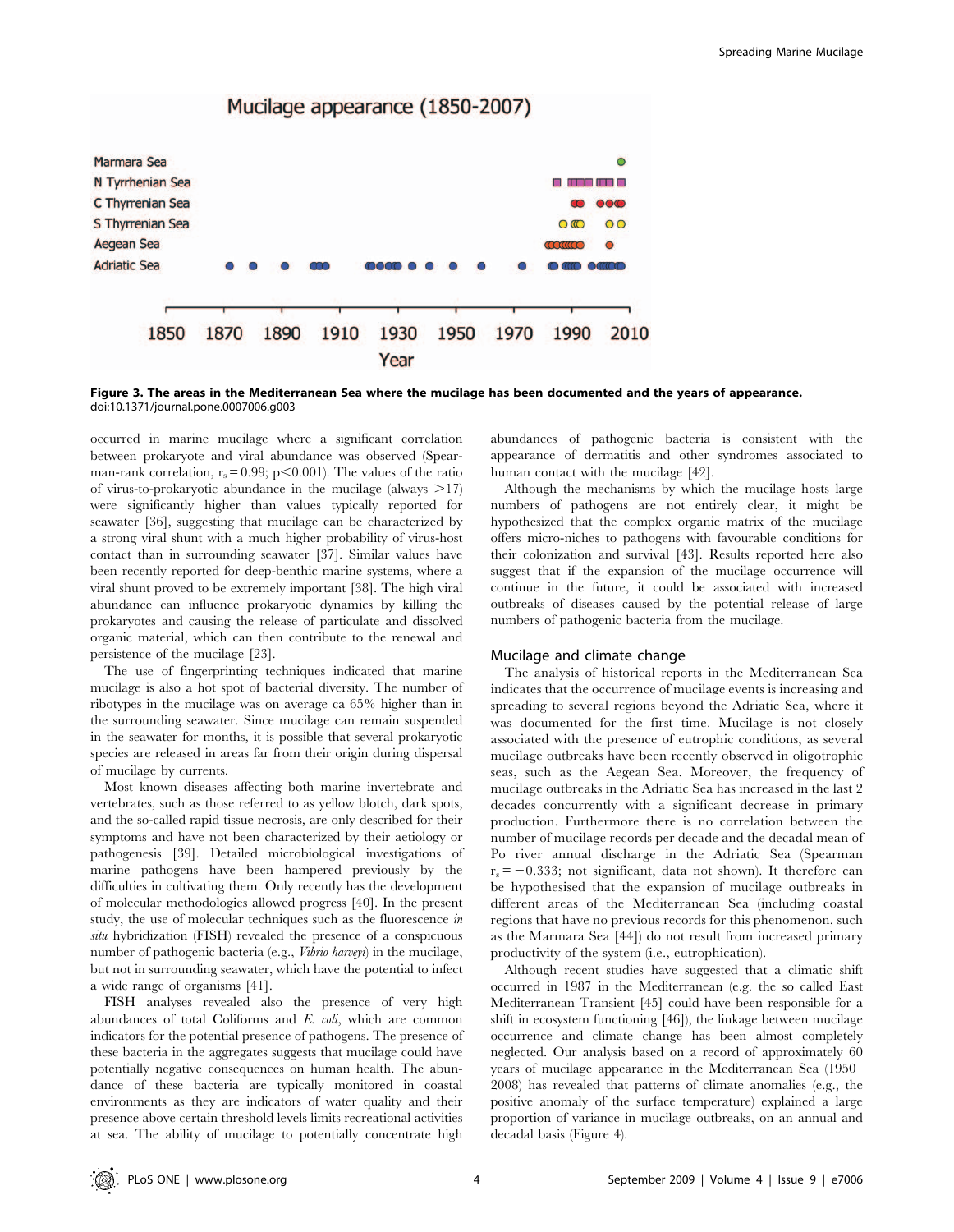![](_page_4_Figure_1.jpeg)

Figure 4. Relationships between mucilage occurrence in the Mediterranean Sea and climate change (as magnitude of the thermal anomalies) on (A) annual basis, (B) decadal basis. Annual and decadal temperature anomalies were retrieved from www.cpc.noaa.gov. Records of mucilage appearance in the Mediterranean Sea are detailed in Text S1. doi:10.1371/journal.pone.0007006.g004

The hypothesis of a link between mucilage formation and climatedriven temperature anomalies is suggested by the apparent progressive extension of the duration of this phenomenon. In the Adriatic Sea, for instance, marine aggregates generally appear from May to July and evolve into mucilage through the Summer (with a peak in August). Recently (i.e., in 2003, 2006, 2007 and 2008), mucilage has appeared much earlier (first recorded in November/December and January, depending upon the area). The Winter 2006–2007 was the warmest over the last 30 years, with average temperatures up to  $2-3^{\circ}\text{C}$  above the previous mean temperatures (http://www.noaanews.noaa.gov/ stories2007/s2798.htm), and the spatial extent and persistence of mucilage reached unprecedented levels. In March 2007, for instance, marine mucilage was seen to stretch along more than 2,500 km of the Italian coastline. Massive aggregates lasted, almost continuously, for more than five months. The last outbreaks have been reported in autumn of 2008. This tendency, however, needs to be monitored in the future for consistency.

The presence of temperature anomalies alone cannot be used to predict the occurrence of mucilage phenomenon on a basin scale because several other (local) factors may promote the mucilage formation and/or increases in the magnitude of this phenomenon including the hydrodynamic regime (i.e., current speed and water mass turnover), oxygen availability, and other factors. However, the link between climate anomalies and the occurrence of mucilage is evident and, in the light of the warming trend of the Mediterranean Sea [47], the mucilage phenomenon could increase in the future.

The coastal areas of the Mediterranean Sea that are repeatedly affected by mucilage appearance share many common environmental problems. Most of these systems have a long history of human exploitation [48,49], including over-fishing (which through trawling can be also responsible for the alteration of the benthic biogeochemical cycles) [50], presence of macro- and micropollutants (which can have a strong impact on microbial-loop functioning and cause the increase of viral infection [51] or the outbreak of microbial diseases [52] and altered ecosystem functioning. Perhaps the misuse of these coastal environments might exacerbate this phenomenon. Mucilage, in turn, can induce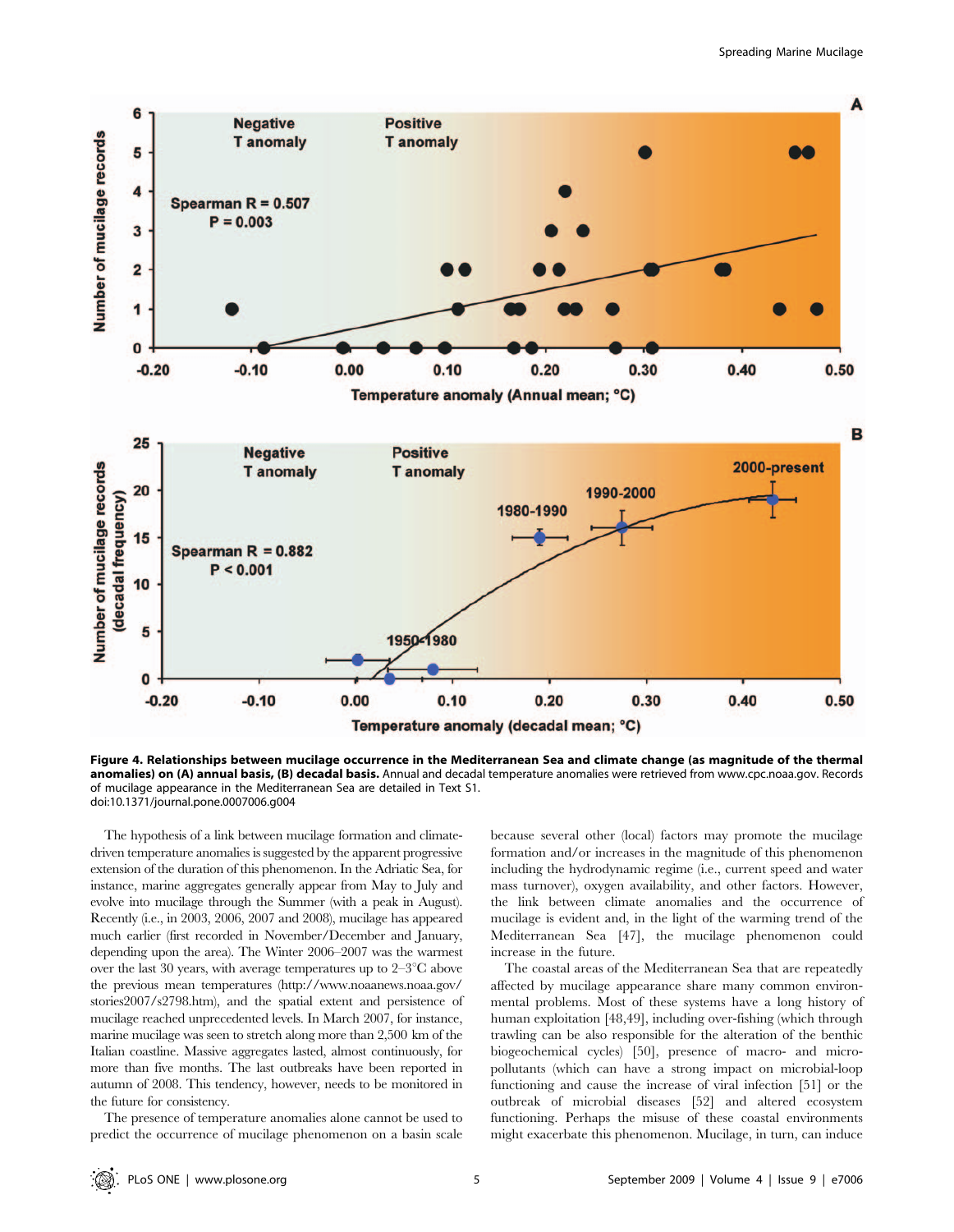hypoxic phenomena and even promote extensive anoxia [53] resulting in a decreased production of ''ecosystem goods and services''[54], and a lower ecosystem resiliency (ability to recover after adverse impacts).

If the mucilage phenomenon continuous to increase in frequency and duration, and to spread around the coastal areas of the Mediterranean Sea, an increased frequency and extension of some marine diseases may result with potential consequences to human health [55]. In the past, the "Vibrio cholerae paradigm" has represented the first important example of the cascade effects of climate change on human health [56]. Vibrio cholera, indeed, lives attached to the exoskeleton of marine copepods, which depend on phytoplankton blooms for their nutrition. These in turn are influenced by climate change [56]. We propose mucilage as a potentially novel paradigm of the ecosystem alteration caused by the synergistic effect of climate change and misuse of marine resources. Mucilage on one hand represents symptomatic response of the marine ecosystem to direct and indirect anthropogenic impacts, and on the other a potentially expanding carrier of viruses and bacteria, including pathogenic forms that are harmful for the health of humans and marine organisms.

#### Methods

#### Sampling

Samples of seawater and mucilage were collected from coastal waters of the Adriatic Sea in 2007 by means of sterilized Niskin bottles and by 100 mL syringes operate by SCUBA divers, respectively. Fifty mL each of mucilage and seawater were immediately stored at  $-20^{\circ}$ C for subsequent viral and prokaryotic counts (within 48 h). Additional water samples were filtered on 0.2-um pore-size polycarbonate filters and immediately processed together with fresh mucilage samples for DNA extraction.

# Viral and prokaryotic abundance and biodiversity in seawater and mucilage

Viral and prokaryotic abundances were determined by epifluorescence microscopy after staining with SYBR Green I and normalised to mL of seawater or mucilage [37].

Automated rRNA Intergenic Spacer Analysis (ARISA) was carried out on seawater and mucilage samples. DNA was extracted from mucilage samples (ca. 1 mL) by means of the UltraClean Soil DNA Isolation kit (MoBio Laboratoires Inc., California, USA) [57]. Extracted DNA was determined fluorometrically using SYBR Green I (Molecular Probes, USA) and quantified using standard solutions of genomic DNA from E. coli [58]. The DNA was then amplified using universal bacterial primers 16S-1392F  $(5'$ -GYACACACCGCCCGT-3') and 23S-125R  $(5'$ -GGGTT-BCCCCATTCRG-3'), which amplify the bacterial ITS1 region in the rRNA operon plus ca. 282 bases of the 16S and 23S rRNA. The reverse primer 23S-125R was fluorescently labelled with the fluorochrome HEX (MWGspa BIOTECH). PCR reactions were performed in 50-µl volumes in a thermalcycler (Biometra, Germany) using the MasterTaq<sup>®</sup> kit (Eppendorf AG, Germany). 30 PCR-cycles were used, consisting of  $94^{\circ}$ C for 1 minute,  $55^{\circ}$ C for 1 minute and  $72^{\circ}$ C for 2 minute, preceded by 3 minutes of denaturation at  $94^{\circ}$ C, followed by a final extension of 10 minutes at  $72^{\circ}$ C. To check for eventual contamination of the PCR reagents, negative controls containing the PCR-reaction mixture but without the DNA template were run during each PCR analysis. Positive controls, containing genomic DNA of Escherichia coli, were also used. PCR-products were checked on agarose-TBE gel (1%), containing ethidium bromide for DNA staining and visualization. For each mucilage sample, two different PCR

reactions were run and then pooled together to minimize stochastic PCR biases. This process was carried out in duplicate, for a total of 4 different PCR reactions for each sample. The two resulting PCR combined products were then purified using the Wizard PCR clean-up system (Promega, Wisconsin, USA), resuspended in 50 µl of milliQ water supplied with the clean-up system and then quantified spectrofluorimetrically as described above. For each ARISA analysis, about 5 ng of amplicons were mixed with 14 µl of internal size standard (GS2500-ROX; Applied Biosystems, Foster City, Calif.) in deionized formamide, then denatured at  $94^{\circ}$ C for 2 minutes and immediately chilled in ice. Automated detection of ARISA fragments was carried out using an ABI Prism 3100 Genetic Analyzer (Applied Biosystems). ARISA fragments in the range 390–1400 bp were determined using Genescan analytical software 2.02 (ABI). Bacterial phylotype/genotype richness was expressed as the total number of peaks within each electropherogram.

# Identification of pathogens by Fluorescent In Situ Hybridization (FISH)

For the detection and enumeration of potentially pathogenic microorganisms (i.e. total Coliforms, Escherichia coli, Vibrio spp. and Vibrio harveyi) we used the FISH (Fluorescent In Situ Hybridization) technique targeting the bacterial 16S rRNA. From each sample, ca. 1 mL of each mucilage sample was fixed in replicate in a 1:1 sterile solution of PBS:ethanol and sonicated three times. Aliquots of each sample were then properly diluted and filtered through  $0.2 \mu m$  black polycarbonate filters (Nuclepore). The filters were then hybridized using Cy3-labeled probes under appropriate hybridization condition for each probe and washed using appropriate washing buffers. Then, each filter was counterstained with DAPI  $(0.5 \mu g \mathrm{mL}^{-1})$ , mounted onto microscopic slides and observed under epifluorescence microscopy. We used the probes ''D'', Colinsitu, GV, VH-2 for counting Total Coliforms, Escherichia coli, Vibrio spp., and Vibrio harveyi, respectively.

#### Historical data collection and statistical analyses

For the purposes of this research, we searched for mucilage and macro-aggregate  $(>500 \mu m)$  in size) records in oceans worldwide in published literature (Sciencedirect, ASFA). The research for mucilage records was also extended to include the whole of the Internet, to identify events not documented in scientific papers (Table S1). Annual mean data on Po river discharge (1990–2007) in the Adriatic Sea have been extracted from the Hydrological Annales of the Regional Agency for Prevention and Climate of the Emilia Romagna Region (www.arpa.emr.it).

Quantitative differences in microbial variables between mucilage and seawater samples were tested using one-way analysis of variance (ANOVA). The type of substrate (mucilage vs. seawater) was treated as a fixed factor with two levels and significant differences were also assessed using a post-hoc Student-Newman-Kuels' test (SNK). ANOVA and SNK tests were carried out using the software GMAV 5.0 (University of Sidney, Australia). The relationships between microbial variables within mucilage samples and within seawater were tested using a Spearman-rank correlation analysis.

### Supporting Information

Table S1 List of the records of the appearance of mucilage in the Mediterranean Sea and specific geographic locations. Found at: doi:10.1371/journal.pone.0007006.s001 (0.08 MB DOC)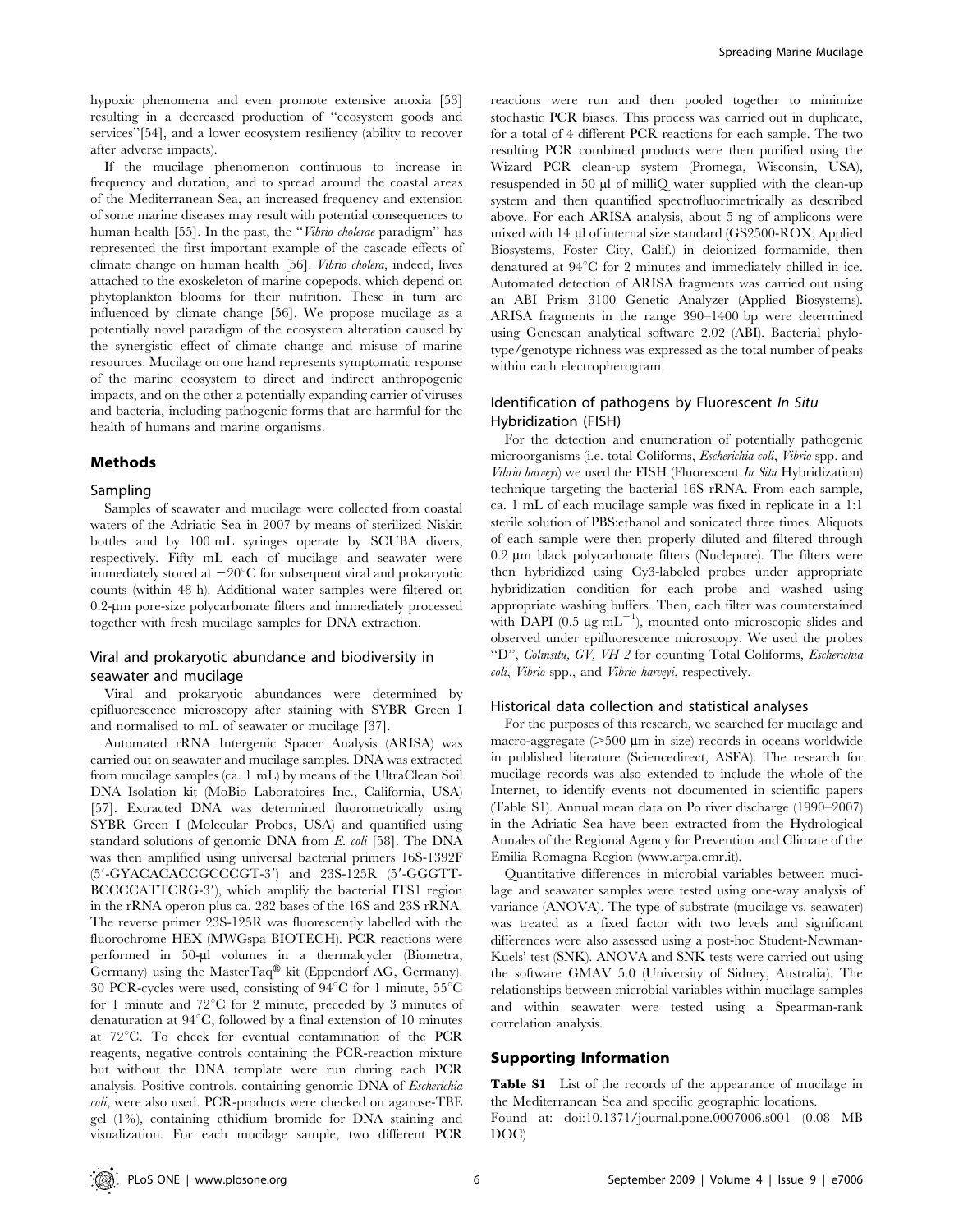Text S1 This file contains all info collected on historical events of mucilage appearance in the Mediterranean Sea.

Found at: doi:10.1371/journal.pone.0007006.s002 (0.07 MB DOC)

#### Acknowledgments

Authors are grateful to G.M. Luna for support in the analyses of molecular fingerprinting and to C. Corinaldesi (Polytechnic University of Marche) for

#### References

- 1. Simon M, Grossart HP, Schweitzer B, Ploug H (2002) Microbial ecology of organic aggregates in aquatic ecosystems. Aquatic Microbial Ecology 28: 175–211.
- 2. Precali R, Giani M, Marini M, Grilli F, Ferrari CR, et al. (2005) Mucilaginous aggregates in the Northern Adriatic in the period 1999–2002: typology and distribution. Science of the Total Environment 353: 10–23.
- 3. Herndl GJ, Peduzzi P (1988) Ecology of amorphous aggregations (marine snow) in the Northern Adriatic sea: I general considerations. PSZNI Marine Ecology 9: 79–90.
- 4. Giani M, Cicero AM, Savelli F, Bruno M, Donati G, et al. (1992) Marine snow in the Adriatic Sea: A multifactorial study. Science of the Total Environment (suppl.): 539– 550.
- 5. Herndl GJ (1992) Marine snow in northern Adriatic Sea: possible causes and consequences for a shallow ecosystem. Marine Microbial Food Webs 6: 149–172.
- 6. Fogg GE (1995) Some speculations on the nature of the pelagic mucilage community of the northern Adriatic Sea. Science of the Total Environment 165: 59–63.
- 7. Leppard GG (1995) The characterization of algal and microbial mucilages and their aggregates in aquatic ecosystems. Science of the Total Environment 165: 103–131.
- 8. Fonda Umani S, Milani L, Borme D, de Olazabal A, Parlato S, et al. (2005) Inter-annual variations of planktonic food webs in the northern Adriatic Sea. Science of the Total Environment 353: 218–231.
- 9. Degobbis D, Fonda Umani S, Franco P, Malej A, Precali R, et al. (1995) Changes in the northern Adriatic ecosystem and hypertrophic appearance of gelatinous aggregates. Science of the Total Environment 165: 43–58.
- 10. Myklestad S (1977) Production of carbohydrates by marine planktonic diatoms. II Influence of the N/P ratio in the growth medium on the assimilation ratio, growth rate, and production of cellular and extracellular carbohydrates by Chaetoceros affinis var. Willei (Gran) Hustedt and Skeletonema costatum (Grev.) Cleve. Journal of Experimental Marine Biology and Ecology 29: 161–179.
- 11. Kaltenbock E, Herndl GJ (1992) Ecology of amorphous aggregations (marine snow) in the Northern Adriatic Sea. IV. Dissolved nutrients and the autotrophic community associated with marine snow. Marine Ecology Progress Series 87: 147–158.
- 12. Malej A, Harris RP (1993) Inhibition of copepod grazing by diatom exudates: A factor in the development of mucus aggregates? Marine Ecology Progress Series 96: 33–42.
- 13. Monti M, Welker C, Dellavalle G, Casaretto L, Fonda Umani S (1995) Mucous aggregates under natural and laboratory conditions: a review. Science of the Total Environment 165: 145–154.
- 14. Schuster S, Herndl GJ (1995) Formation and significance of transparent exopolymeric particles in the northern Adriatic Sea. Marine Ecology Progress Series 124: 227–236.
- 15. Posedel N, Faganeli J (1991) Nature and sedimentation of suspended particulate matter during density stratification in shallow coastal waters (Gulf of Trieste, northern Adriatic). Marine Ecology Progress Series 77: 135–145.
- 16. Sellner KG, Fonda Umani S (1999) Dinoflagellate Blooms and Mucilage Production. In: Malone TC, Malej A, Harding LW Jr, Smodlaka N, Turner RE, eds (1999) Chapter 6.Coastal and Eustarine Studies 55: 173–206.
- 17. Muller-Niklas G, Schuster S, Kaltenbock E, Herndl GJ (1994) Organic content and bacterial metabolism in amorphous aggregations of the Northern Adriatic Sea. Limnology and Oceanography 39: 58–68.
- 18. Obernosterer I, Herndl GJ (1995) Phytoplankton extracellular release and bacterial growth: Dependence on the inorganic N:P ratio. Marine Ecology Progress Series 116: 247–257.
- 19. Heissenberger A, Herndl GJ (1994) Formation of high molecular weight material by free-living marine bacteria. Marine Ecology Progress Series 111: 128–135.
- 20. Heissenberger A, Leppard GC, Herndl GJ (1996) Ultrastructure of marine snow. II. Microbiological considerations. Marine Ecology Progress Series 135: 299–308.
- 21. Azam F, Long RA (2001) Sea snow microcosms. Nature 414: 495–498.
- 22. Pajdak-Stós A, Fialkowska E, Fyda J (2001) Phormidium autumnale (Cyanobacteria) defense against three ciliate grazer species. Aquatic Microbial Ecology 23: 237–244.
- 23. Corinaldesi C, Crevatin E, Del Negro P, Marini M, Russo A, et al. (2003) Largescale spatial distribution of virioplankton in the Adriatic Sea: testing the trophic

useful suggestions. Two anonymous reviewers are thanked for precious comments on the manuscript.

# Author Contributions

Conceived and designed the experiments: RD AP. Performed the experiments: RD AP. Analyzed the data: RD AP. Wrote the paper: RD SFU AP.

state control hypothesis. Applied and Environmental Microbiology 69: 2664–2673.

- 24. Danovaro R, Armeni M, Luna GM, Corinaldesi C, Dell'Anno A, et al. (2005) Exo-enzymatic activities and dissolved organic pools in relation with mucilage development in the Northern Adriatic Sea. Science of the Total Environment 353: 189–203.
- 25. Azam F, Fonda Umani S, Funari E (1999) Significance of bacteria in the mucilage phenomenon in the northern Adriatic Sea. Annali Istituto Superiore di Sanita` 35: 411–419.
- 26. Fonda Umani S, Del Negro P, Larato C, De Vittor C, Cabrini M, et al. (2007) Major inter-annual variations in microbial dynamics in the Gulf of Trieste (Northern Adriatic Sea) and their ecosystem implications. Aquatic Microbial Ecology 46: 163–175.
- 27. Peduzzi P, Weinbauer MG (1993) Effect of concentrating the virus-rich 2–200 mm size fraction of seawater on the formation of algal flocs (marine snow). Limnology and Oceanography 38: 1562–1565.
- 28. Weinbauer M, Peduzzi P (1995) Significance of viruses versus heterotrophic nanoflagellates for controlling bacterial abundance in the northern Adriatic Sea. Journal of Plankton Research 17: 1851–1854.
- 29. Weinbauer M, Fuks D, Puskaric S, Peduzzi P (1995) Diel, seasonal, and depthrelated variability of viruses and dissolved DNA in the Northern Adriatic Sea. Microbial Ecology 30: 25–41.
- 30. Baldi F, Minacci A, Saliot A, Mejanelle L, Mozetic P, et al. (1997) Cell lysis and release of particulate polysaccharides in extensive marine mucilage assessed by lipid biomarkers and molecular probes. Marine Ecology Progress Series 153: 45–57.
- 31. Shibata A, Kogure K, Koike I, Ohwada K (2007) Formation of submicron colloidal particles from marine bacteria by viral infection. Marine Ecology Progress Series 155: 303–307.
- 32. Fonda Umani S, Ghirardelli E, Specchi M (1989) Gli episodi di ''mare sporco'' nell'Adriatico dal 1729 ai giorni nostri. Regione Autonoma Friuli-Venezia Giulia. Direzione Regionale Ambiente (ed.). pp 178.
- 33. Rinaldi A, Vollenweider RA, Montanari G, Ferrari CR, Ghetti A (1995) Mucilages in Italian seas: the Adriatic and Tyrrhenian Seas, 1988–1991. Science of the Total Environment 165: 165–183.
- 34. Del Negro P, Crevatin E, Larato C, Ferrari CR, Totti C, et al. (2005) Mucilage microcosms. Science of the Total Environment 353: 258–269.
- 35. Flander-Putrle V, Malej A (2008) The evolution and phytoplankton composition of mucilaginous aggregates in the northern Adriatic Sea. Harmful Algae 7: 752–761.
- 36. Wommack KE, Colwell RR (2000) Virioplankton: viruses in aquatic ecosystems. Microbiology and Molecular Biology Reviews 64: 69–114.
- 37. Bongiorni L, Armeni M, Corinaldesi C, Dell'Anno A, Pusceddu A, et al. (2007) Viruses, prokaryotes and biochemical composition of organic matter in different types of mucilage aggregates. Aquatic Microbial Ecology 49: 15–23.
- 38. Danovaro R, Dell'Anno A, Corinaldesi C, Magagnini M, Noble R, et al. (2008) Major viral impact on the functioning of benthic deep-sea ecosystems. Nature 454: 1084–1087.
- 39. Richardson L (1998) Coral diseases: what is really known? Trends in Ecology and Evolution 13: 438–443.
- 40. Amann, RI, Ludwig W, Schleifer KH (1995) Phylogenetic identification and in situ detection of individual microbial cells without cultivation. Microbiology Reviews 59: 143–169.
- 41. Luna GM, Biavasco F, Danovaro R (2007) Bacteria associated with the rapid tissue necrosis of stony corals. Environmental Microbiology 9: 1851–1857.
- 42. Kokelj F, Trevisan G, Stinco G, Piscane AM (1994) Skin damage caused by mucilaginous aggregates in the Adriatic sea. Contact Dermatitis 31: 257–259.
- 43. Rath J, Wu KY, Herndl GJ, De Long EF (1998) High phylogenetic diversity in a marine-snow-associated bacterial assemblage. Aquatic Microbial Ecology 14: 261–9.
- 44. Aktan Y, Dede A, Ciftci PS (2008) Mucilage event associated with diatoms and dinoflagellates in Sea of Marmara, Turkey. Harmful Algae News 36: 1–3.
- 45. Roether W, Manca BB, Klein B, Bregant D, Georgopoulos D, et al. (1996) Recent changes in eastern Mediterranean deep waters. Science 271: 333–335.
- 46. Danovaro R, Dell'Anno A, Fabiano M, Pusceddu A, Tselepides A (2001) Deepsea ecosystem response to climate changes: the eastern Mediterranean case study. Trends in Ecology & Evolution 16: 505–510.
- 47. IPCC (2007) Climate Change 2007: Synthesis Report. Contribution of Working Groups I, II and III to the Fourth Assessment. Report of the Intergovernmental